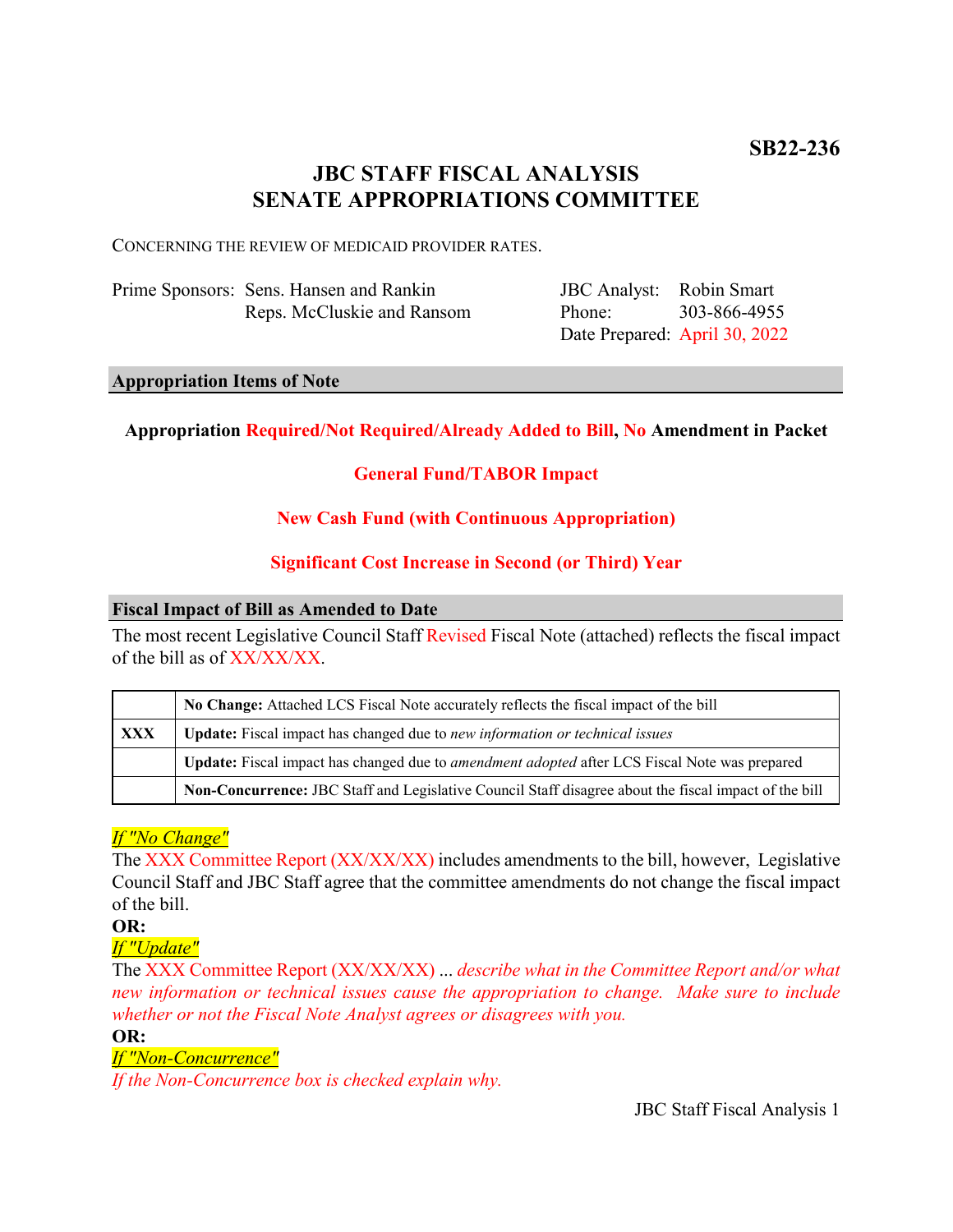# **SB22-236 JBC Staff Analysis**

# **Amendments in This Packet for Consideration by Appropriations Committee**

| <b>Amendment</b> Description |                                                                  |
|------------------------------|------------------------------------------------------------------|
| <b>J.XXX</b>                 | Staff-prepared appropriation amendment                           |
| L.XXX                        | Bill Sponsor amendment - does not change fiscal impact           |
| L.XXX/J.000                  | Bill Sponsor amendment - changes fiscal impact and appropriation |

#### **OR:**

#### **Amendments in This Packet for Consideration by Appropriations Committee**

| Amendment Description |  |
|-----------------------|--|
| None.                 |  |

#### **Current Appropriations Clause in Bill**

The bill requires but does not contain an appropriation clause.

**OR:**

The bill includes an appropriation clause that...

#### **OR:**

The bill includes an appropriation clause that *(describe its deficiency).*

**OR:**

The bill neither requires nor contains an appropriation clause for FY 20XX-YY.

### **Description of Amendments in This Packet**

**J.00X** Staff has prepared amendment **J.XXX** (attached) to add a provision appropriating a total of \$ to the Department of for FY 20XX-YY, including \$ General Fund and \$ cash/reappropriated funds from \_\_\_\_\_\_. This provision also states that the appropriation is based on the assumption that the Department will require an additional YY.Y FTE <and/or the Department will receive  $\$  federal funds to implement the act>.

#### **OR:**

**J.00X** Staff has prepared amendment **J.XXX** (attached) to change the existing clause to appropriate....

**OR:**

**L.00X** Bill Sponsor amendment **L.XXX** (attached) ...

#### **OR:**

### **L.XXX and J.YYY**

Bill Sponsor amendment **L.XXX** (attached) ...

#### **Points to Consider**

*Subheading*

JBC Staff Fiscal Analysis 2